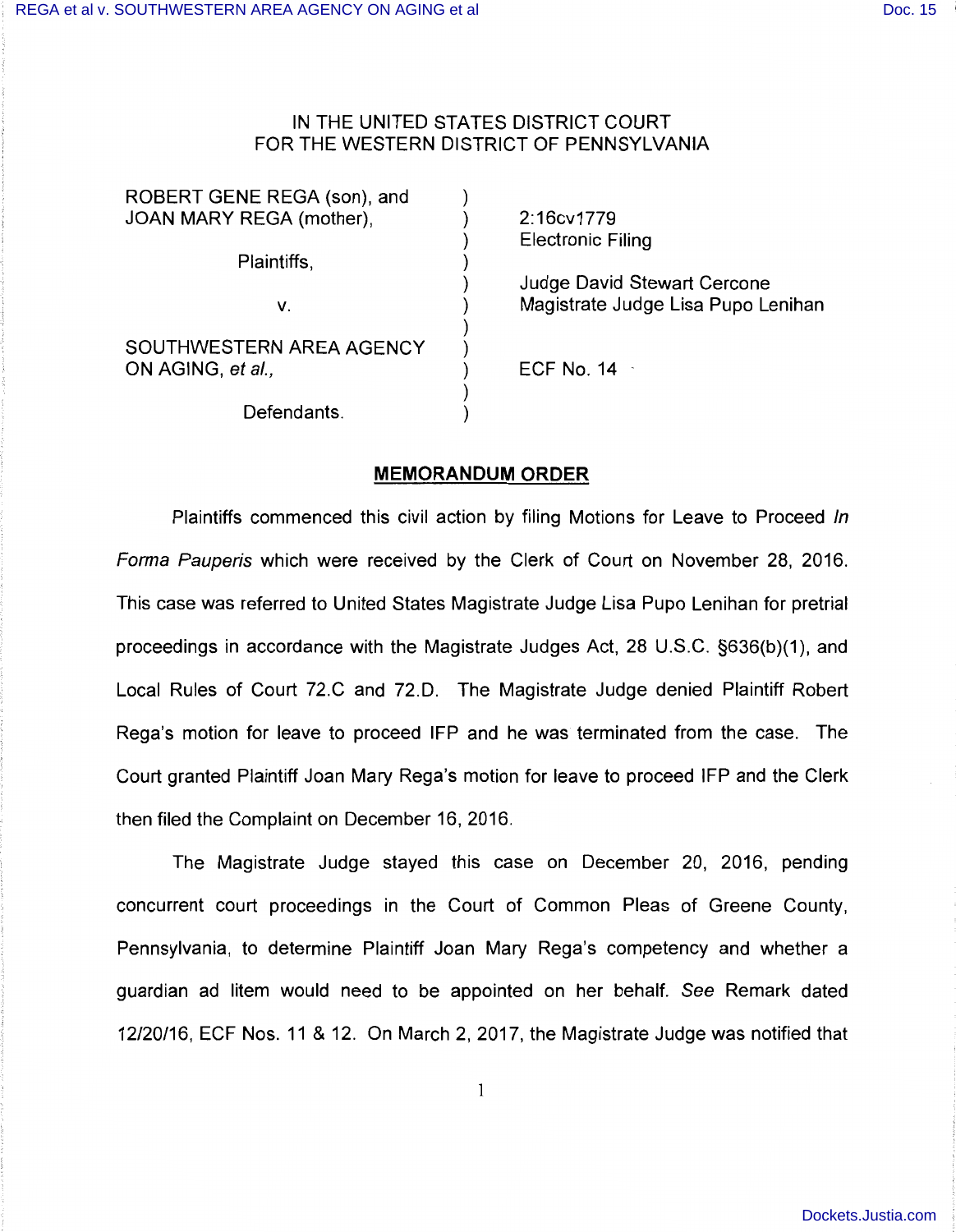Ms. Rega was found to be a capacitated person, *see* ECF No. 12, and entered an order on March 3, 2017 directing Ms. Rega to advise the Court no later than March 30, 2017, whether she intended to proceed with this lawsuit. The order further informed Ms.Rega that if she failed to respond to this order, the Magistrate Judge would issue a report and recommendation recommending that this matter be dismissed for failure to prosecute. Plaintiff Joan Mary Rega did not file any response to the Magistrate Judge's March 3, 2017 Order.

On July 6, 2017, the Magistrate Judge issued her Report and Recommendation (ECF No. 14) recommending that this civil action be dismissed with prejudice pursuant to Federal Rule of Civil Procedure 41 (b) for Plaintiff Joan Mary Rega's failure to prosecute. Service of the Report and Recommendation was made on Plaintiff Joan Mary Rega at her address of record, 408 Mountainview Drive, Waynesburg, PA 15370, via U.S. First Class mail. Plaintiff Joan Mary Rega was informed that in accordance with the Magistrate Judges Act, 28 U.S.C. § 636(b)(1)(B) and (C), and Rule 72.D.2 of the Local Rules of Court, that she had fourteen (14) days to file any objections. To date, Plaintiff Joan Mary Rega has not filed any objections to the Report and Recommendation.

After review of the pleadings and documents in the case, together with the

Report and Recommendation the following Order is entered:<br>
AND NOW, this 1 day of **August** 2017,

IT IS **HEREBY ORDERED** that this civil action is **DISMISSED WITH PREJUDICE** for failure to prosecute.